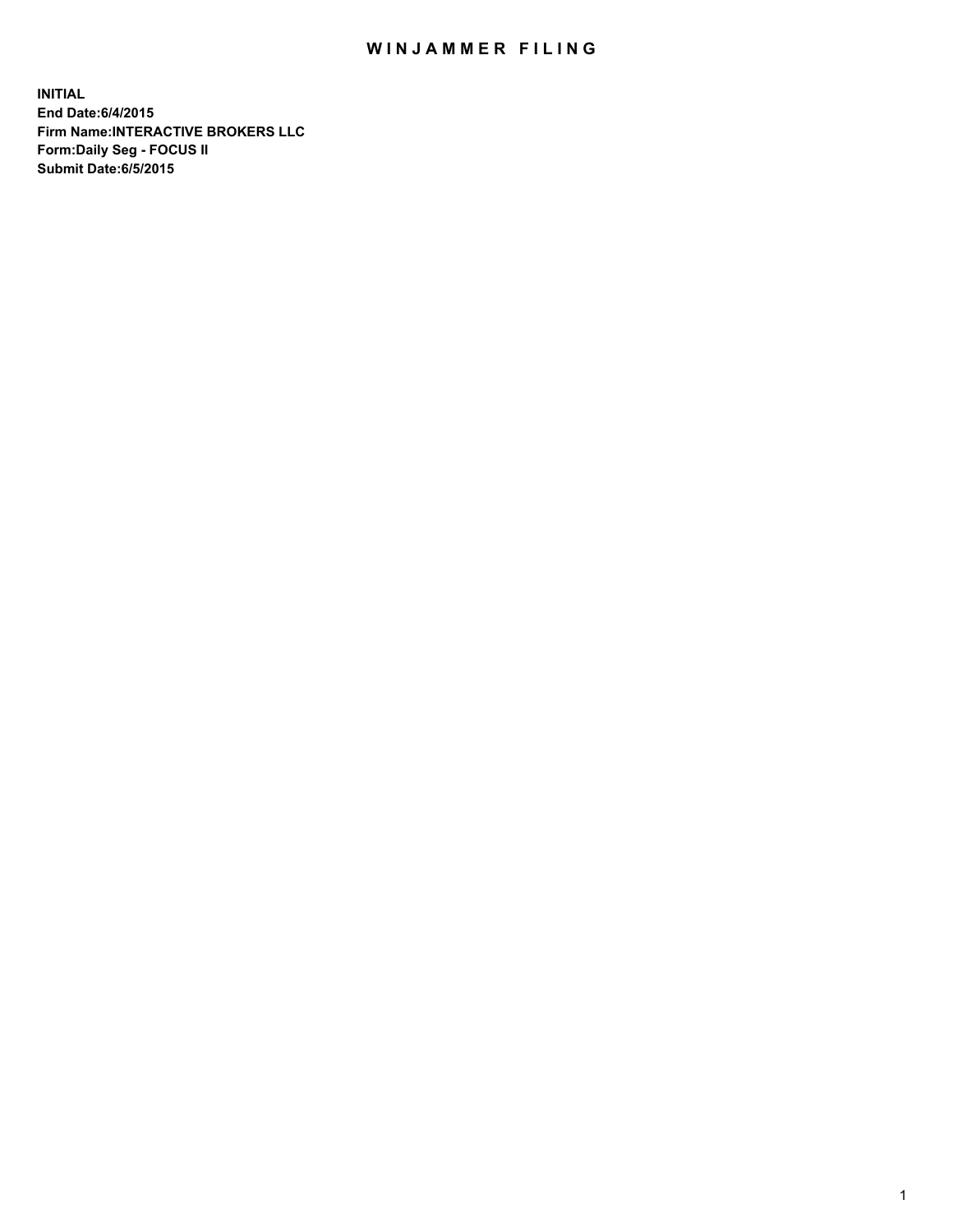## **INITIAL End Date:6/4/2015 Firm Name:INTERACTIVE BROKERS LLC Form:Daily Seg - FOCUS II Submit Date:6/5/2015 Daily Segregation - Cover Page**

| Name of Company                                                                   | <b>INTERACTIVE BROKERS LLC</b> |
|-----------------------------------------------------------------------------------|--------------------------------|
| <b>Contact Name</b>                                                               | <b>Michael Ellman</b>          |
| <b>Contact Phone Number</b>                                                       | 203-422-8926                   |
| <b>Contact Email Address</b>                                                      | mellman@interactivebrokers.co  |
|                                                                                   | $\underline{\mathbf{m}}$       |
| FCM's Customer Segregated Funds Residual Interest Target (choose one):            |                                |
| a. Minimum dollar amount: ; or                                                    | $\overline{\mathbf{0}}$        |
| b. Minimum percentage of customer segregated funds required:% ; or                | 0                              |
| c. Dollar amount range between: and; or                                           | 155,000,000 245,000,000        |
| d. Percentage range of customer segregated funds required between:% and%.         | 00                             |
| FCM's Customer Secured Amount Funds Residual Interest Target (choose one):        |                                |
| a. Minimum dollar amount: ; or                                                    | $\overline{\mathbf{0}}$        |
| b. Minimum percentage of customer secured funds required:% ; or                   | 0                              |
| c. Dollar amount range between: and; or                                           | 80,000,000 120,000,000         |
| d. Percentage range of customer secured funds required between:% and%.            | 00                             |
| FCM's Cleared Swaps Customer Collateral Residual Interest Target (choose one):    |                                |
| a. Minimum dollar amount: ; or                                                    | $\overline{\mathbf{0}}$        |
| b. Minimum percentage of cleared swaps customer collateral required:% ; or        | $\overline{\mathbf{0}}$        |
| c. Dollar amount range between: and; or                                           | 0 <sub>0</sub>                 |
| d. Percentage range of cleared swaps customer collateral required between:% and%. | 0 <sub>0</sub>                 |
|                                                                                   |                                |
| Current ANC:on                                                                    | 2,448,948,362 04-JUN-2015      |
| <b>Broker Dealer Minimum</b>                                                      | 305,256,757                    |
| Debit/Deficit - CustomersCurrent AmountGross Amount                               |                                |
| Domestic Debit/Deficit                                                            | 321,250                        |
| Foreign Debit/Deficit                                                             | 524,230 0                      |
| Debit/Deficit - Non CustomersCurrent AmountGross Amount                           |                                |
| Domestic Debit/Deficit                                                            | 0 <sub>0</sub>                 |
| Foreign Debit/Deficit                                                             | 0 <sub>0</sub>                 |
| Proprietary Profit/Loss                                                           |                                |
| Domestic Profit/Loss                                                              | $\overline{\mathbf{0}}$        |
| Foreign Profit/Loss                                                               | $\underline{\mathbf{0}}$       |
| Proprietary Open Trade Equity                                                     |                                |
| Domestic OTE                                                                      | <u>0</u>                       |
| Foreign OTE                                                                       | <u>0</u>                       |
| <b>SPAN</b>                                                                       |                                |
| <b>Customer SPAN Calculation</b>                                                  | 1,491,252,171                  |
| Non-Customer SPAN Calcualation                                                    | 25,741,733                     |
| Proprietary Capital Charges                                                       | <u>0</u>                       |
| Minimum Dollar Amount Requirement                                                 | 20,000,000 [7465]              |
| Other NFA Dollar Amount Requirement                                               | 21,789,647 [7475]              |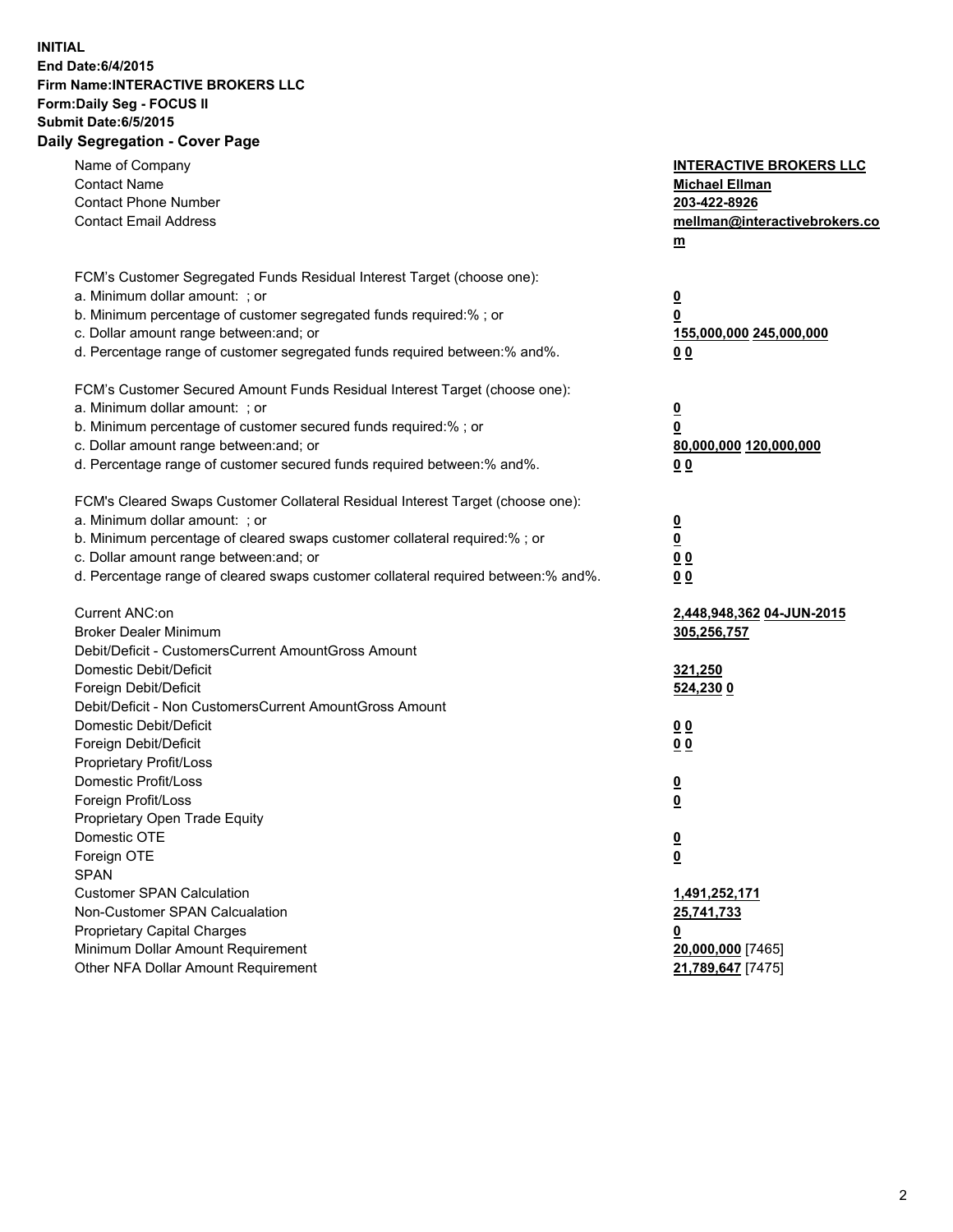## **INITIAL End Date:6/4/2015 Firm Name:INTERACTIVE BROKERS LLC Form:Daily Seg - FOCUS II Submit Date:6/5/2015 Daily Segregation - Secured Amounts**

|     | Foreign Futures and Foreign Options Secured Amounts                                         |                                    |
|-----|---------------------------------------------------------------------------------------------|------------------------------------|
|     | Amount required to be set aside pursuant to law, rule or regulation of a foreign            | $0$ [7305]                         |
|     | government or a rule of a self-regulatory organization authorized thereunder                |                                    |
| 1.  | Net ledger balance - Foreign Futures and Foreign Option Trading - All Customers             |                                    |
|     | A. Cash                                                                                     | 583,409,817 [7315]                 |
|     | B. Securities (at market)                                                                   | $0$ [7317]                         |
| 2.  | Net unrealized profit (loss) in open futures contracts traded on a foreign board of trade   | 18,363,933 [7325]                  |
| 3.  | Exchange traded options                                                                     |                                    |
|     | a. Market value of open option contracts purchased on a foreign board of trade              | 110,632 [7335]                     |
|     | b. Market value of open contracts granted (sold) on a foreign board of trade                | -131,138 [7337]                    |
| 4.  | Net equity (deficit) (add lines 1. 2. and 3.)                                               | 601,753,244 [7345]                 |
| 5.  | Account liquidating to a deficit and account with a debit balances - gross amount           | 524,230 [7351]                     |
|     | Less: amount offset by customer owned securities                                            | 0 [7352] 524,230 [7354]            |
| 6.  | Amount required to be set aside as the secured amount - Net Liquidating Equity              | 602,277,474 [7355]                 |
|     | Method (add lines 4 and 5)                                                                  |                                    |
| 7.  | Greater of amount required to be set aside pursuant to foreign jurisdiction (above) or line | 602,277,474 [7360]                 |
|     | 6.                                                                                          |                                    |
|     | FUNDS DEPOSITED IN SEPARATE REGULATION 30.7 ACCOUNTS                                        |                                    |
| 1.  | Cash in banks                                                                               |                                    |
|     | A. Banks located in the United States                                                       | $0$ [7500]                         |
|     | B. Other banks qualified under Regulation 30.7                                              | 0 [7520] 0 [7530]                  |
| 2.  | Securities                                                                                  |                                    |
|     | A. In safekeeping with banks located in the United States                                   | 518,647,011 [7540]                 |
|     | B. In safekeeping with other banks qualified under Regulation 30.7                          | 0 [7560] 518,647,011 [7570]        |
| 3.  | Equities with registered futures commission merchants                                       |                                    |
|     | A. Cash                                                                                     | $0$ [7580]                         |
|     | <b>B.</b> Securities                                                                        | $0$ [7590]                         |
|     | C. Unrealized gain (loss) on open futures contracts                                         | $0$ [7600]                         |
|     | D. Value of long option contracts                                                           | $0$ [7610]                         |
|     | E. Value of short option contracts                                                          | 0 [7615] 0 [7620]                  |
| 4.  | Amounts held by clearing organizations of foreign boards of trade                           |                                    |
|     | A. Cash                                                                                     | $0$ [7640]                         |
|     | <b>B.</b> Securities                                                                        | $0$ [7650]                         |
|     | C. Amount due to (from) clearing organization - daily variation                             | $0$ [7660]                         |
|     | D. Value of long option contracts                                                           | $0$ [7670]                         |
|     | E. Value of short option contracts                                                          | 0 [7675] 0 [7680]                  |
| 5.  | Amounts held by members of foreign boards of trade                                          |                                    |
|     | A. Cash                                                                                     | 192,173,355 [7700]                 |
|     | <b>B.</b> Securities                                                                        | $0$ [7710]                         |
|     | C. Unrealized gain (loss) on open futures contracts                                         | 29,353,975 [7720]                  |
|     | D. Value of long option contracts                                                           | 110,636 [7730]                     |
|     | E. Value of short option contracts                                                          | -131,134 [7735] 221,506,832 [7740] |
| 6.  | Amounts with other depositories designated by a foreign board of trade                      | $0$ [7760]                         |
| 7.  | Segregated funds on hand                                                                    | $0$ [7765]                         |
| 8.  | Total funds in separate section 30.7 accounts                                               | 740,153,843 [7770]                 |
| 9.  | Excess (deficiency) Set Aside for Secured Amount (subtract line 7 Secured Statement         | 137,876,369 [7380]                 |
|     | Page 1 from Line 8)                                                                         |                                    |
| 10. | Management Target Amount for Excess funds in separate section 30.7 accounts                 | 80,000,000 [7780]                  |
| 11. | Excess (deficiency) funds in separate 30.7 accounts over (under) Management Target          | 57,876,369 [7785]                  |
|     |                                                                                             |                                    |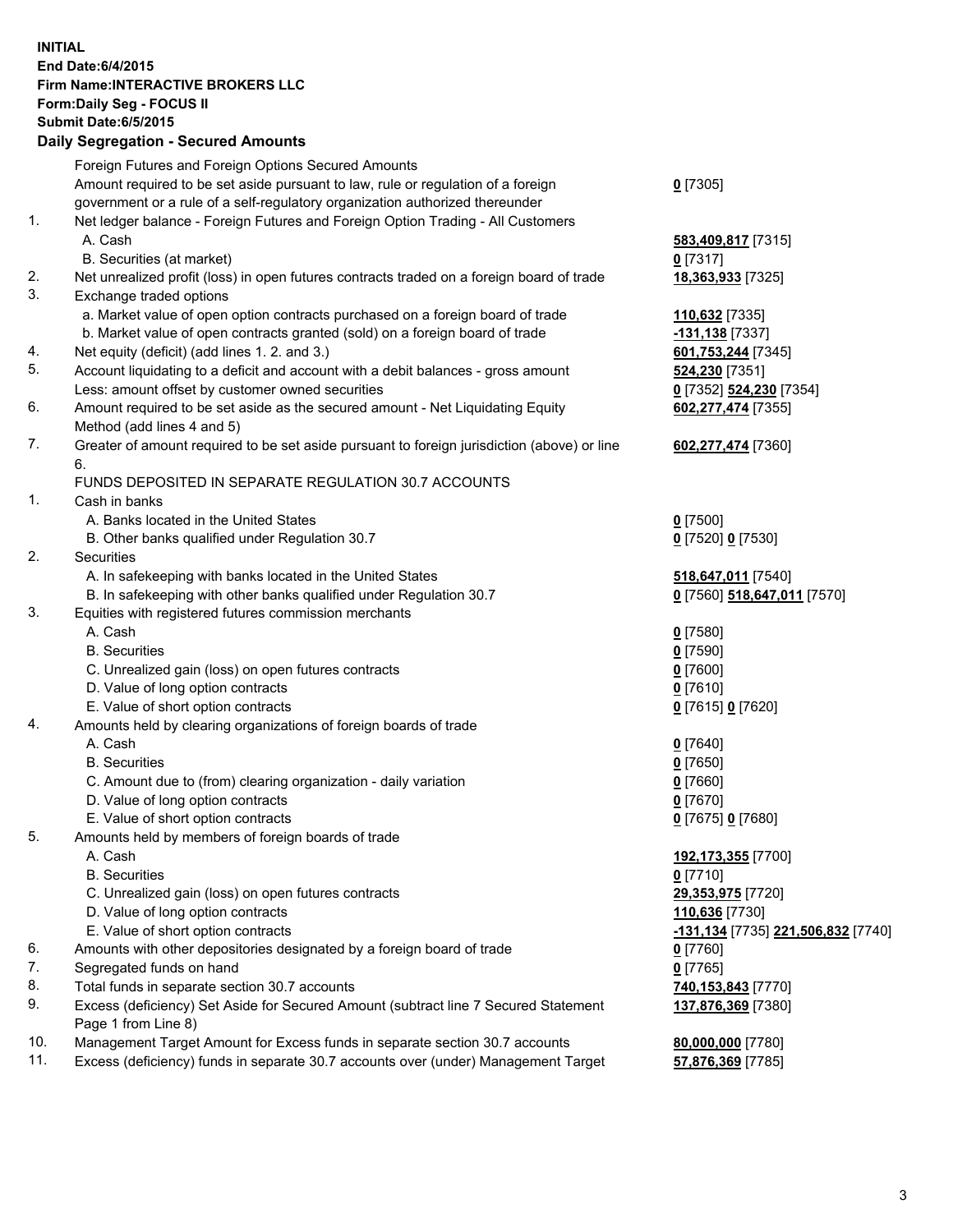**INITIAL End Date:6/4/2015 Firm Name:INTERACTIVE BROKERS LLC Form:Daily Seg - FOCUS II Submit Date:6/5/2015 Daily Segregation - Segregation Statement** SEGREGATION REQUIREMENTS(Section 4d(2) of the CEAct) 1. Net ledger balance A. Cash **2,700,806,560** [7010] B. Securities (at market) **0** [7020] 2. Net unrealized profit (loss) in open futures contracts traded on a contract market **-58,676,396** [7030] 3. Exchange traded options A. Add market value of open option contracts purchased on a contract market **149,354,532** [7032] B. Deduct market value of open option contracts granted (sold) on a contract market **-227,368,740** [7033] 4. Net equity (deficit) (add lines 1, 2 and 3) **2,564,115,956** [7040] 5. Accounts liquidating to a deficit and accounts with debit balances - gross amount **321,250** [7045] Less: amount offset by customer securities **0** [7047] **321,250** [7050] 6. Amount required to be segregated (add lines 4 and 5) **2,564,437,206** [7060] FUNDS IN SEGREGATED ACCOUNTS 7. Deposited in segregated funds bank accounts A. Cash **263,622,316** [7070] B. Securities representing investments of customers' funds (at market) **1,502,618,640** [7080] C. Securities held for particular customers or option customers in lieu of cash (at market) **0** [7090] 8. Margins on deposit with derivatives clearing organizations of contract markets A. Cash **15,046,854** [7100] B. Securities representing investments of customers' funds (at market) **115,111,873** [7110] C. Securities held for particular customers or option customers in lieu of cash (at market) **0** [7120] 9. Net settlement from (to) derivatives clearing organizations of contract markets **926,542** [7130] 10. Exchange traded options A. Value of open long option contracts **2,745,220** [7132] B. Value of open short option contracts **and the set of open short option contracts -8,400,019** [7133] 11. Net equities with other FCMs A. Net liquidating equity **-31,290,664** [7140] B. Securities representing investments of customers' funds (at market) **883,000,781** [7160] C. Securities held for particular customers or option customers in lieu of cash (at market) **0** [7170] 12. Segregated funds on hand **0** [7150] 13. Total amount in segregation (add lines 7 through 12) **2,743,381,543** [7180] 14. Excess (deficiency) funds in segregation (subtract line 6 from line 13) **178,944,337** [7190] 15. Management Target Amount for Excess funds in segregation **155,000,000** [7194] **23,944,337** [7198]

16. Excess (deficiency) funds in segregation over (under) Management Target Amount Excess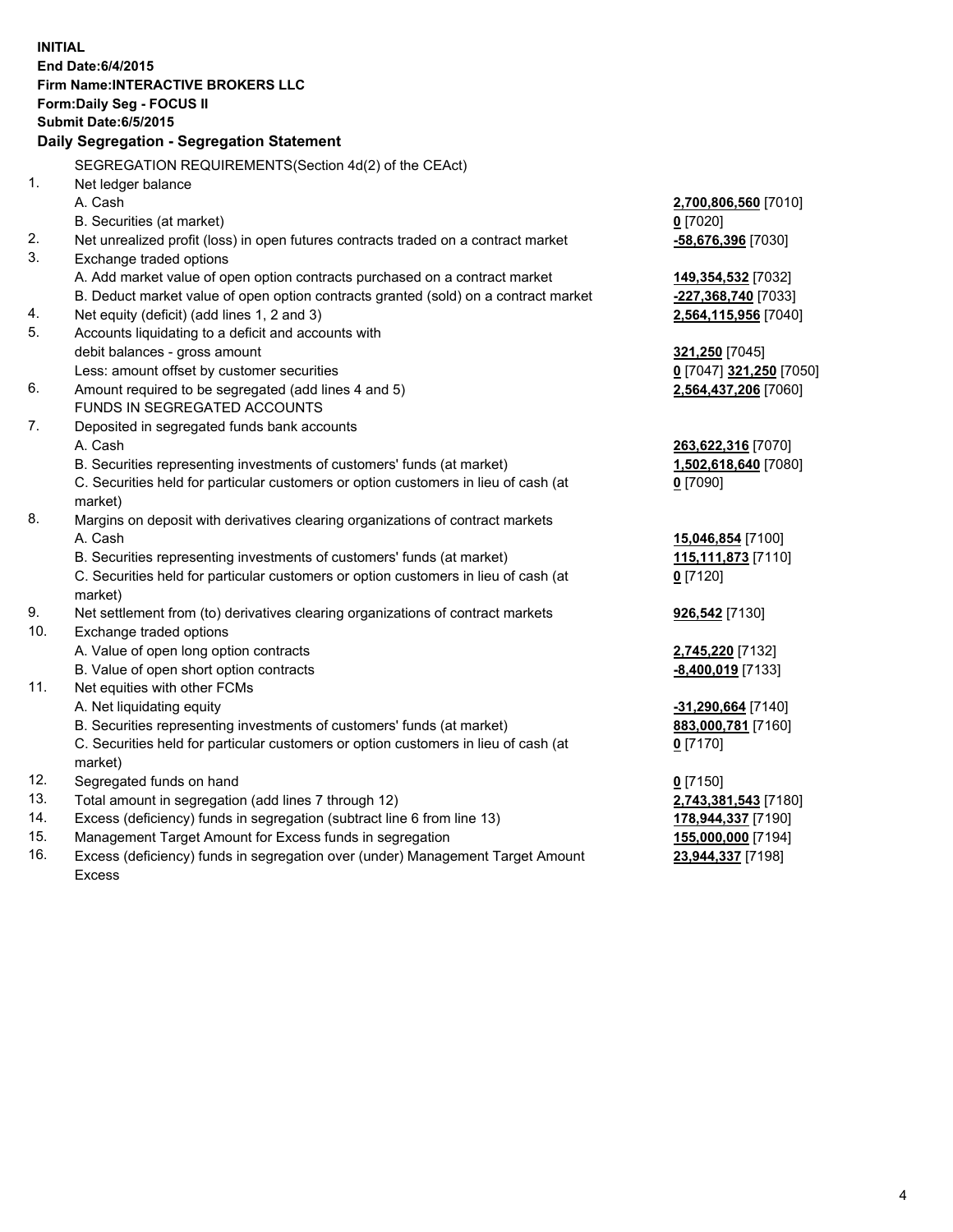## **INITIAL End Date:6/4/2015 Firm Name:INTERACTIVE BROKERS LLC Form:Daily Seg - FOCUS II Submit Date:6/5/2015 Daily Segregation - Supplemental**

| $\blacksquare$           | Total gross margin deficiencies - Segregated Funds Origin                                                                        | 7,315,663 [9100]  |
|--------------------------|----------------------------------------------------------------------------------------------------------------------------------|-------------------|
| $\blacksquare$           | Total gross margin deficiencies - Secured Funds Origin                                                                           | 11,954,958 [9101] |
| $\blacksquare$           | Total gross margin deficiencies - Cleared Swaps Customer Collateral Funds Origin                                                 | $0$ [9102]        |
| $\blacksquare$           | Total gross margin deficiencies - Noncustomer and Proprietary Accounts Origin                                                    | 0 [9103]          |
| $\overline{\phantom{a}}$ | Total number of accounts contributing to total gross margin deficiencies - Segregated<br>Funds Origin                            | 373 [9104]        |
| $\blacksquare$           | Total number of accounts contributing to total gross margin deficiencies - Secured<br><b>Funds Origin</b>                        | 102 [9105]        |
| $\blacksquare$           | Total number of accounts contributing to the total gross margin deficiencies - Cleared<br>Swaps Customer Collateral Funds Origin | $0$ [9106]        |
| $\blacksquare$           | Total number of accounts contributing to the total gross margin deficiencies -<br>Noncustomer and Proprietary Accounts Origin    | $0$ [9107]        |
|                          | Upload a copy of the firm's daily margin report the FCM uses to issue margin calls<br>which corresponds with the reporting date. |                   |

20150604 Commodity Margin Deficiency Report Upload.xlsx